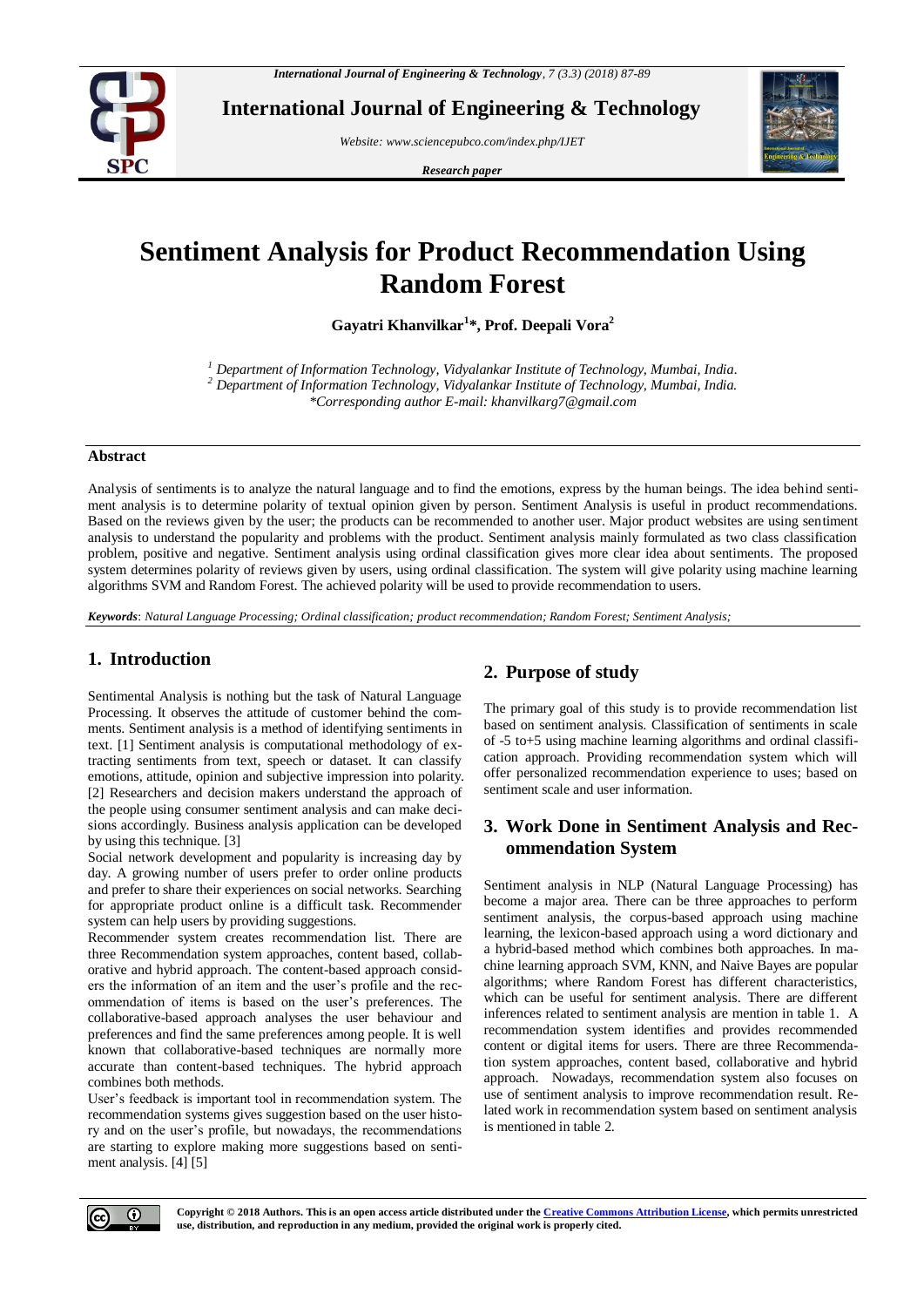Nowadays, the recommendation systems are starting to explore making more suggestions based on sentiment analysis. Sentiment analysis using ordinal classification helps to get clear idea about sentiments of writer. Ordinal classification is nothing but the ratings which have a natural order.

# **5. Proposed System**

The proposed system predicts polarity of opinions given by user and gives recommendation list. The system will do Sentiment Analysis using Machine Learning Algorithms like Random Forest. The proposed system will work as shown in block diagram. The step wise flow of system given in fig. 1.



**Fig 1**: Block diagram of Proposed System

#### **Methodology:**

Step 1: Language Standardization

The collected data is Multilingual data. So, for further operations need to translate that data to standard language i.e. English. Step 2: Preprocessing

Process of cleaning and preparing data as input to classifier is known as preprocessing. In this many subtasks are included like tokenization, stop word and punctuation removal, streaming etc. Step 3: Apply Machine Learning algorithm

Apply Machine Learning algorithms and perform classification on dataset. In that use Random Forest algorithm and SVM. Step 4: Polarity

From applying Random Forest and SVM on dataset, proposed

system gives the polarity of sentiments.

Step 5: Recommendation system

Consider Sentiment analysis and user profile information for recommendation of product.

### **6. Conclusion**

People are now a day more attracted towards Social media and online shopping. People share their thoughts, opinion on social networking websites. While shopping online, customer check reviews given by other users. These are main sources of people's Sentiments.

Sentiment analysis is very important in making business decisions. Using sentiment analysis decision maker get the customer's need and weak points of product and accordingly take decision for improvement. Sentiment Analysis can be useful in product recommendations. Based on the reviews given by the user on product websites as well as on social networking sites and user's information; the products can be recommended to user.

Ordinal classification can help to get better accuracy about people's opinion on any subject or product. SVM is popular for its prediction and classification accuracy where random forest is effective for not only accuracy but also for robustness. In this system SVM and Random Forest machine learning algorithm will help to improve Sentiment analysis for Product Recommendation using Multiclass classification.

### **References**

- [1] Bhavitha, B. K., Anisha P. Rodrigues, and Niranjan N. Chiplunkar. "Comparative study of machine learning techniques in sentimental analysis." *Inventive Communication and Computational Technologies (ICICCT), 2017 International Conference on*. IEEE, 2017.
- [2] Hegde, Yashaswini, and S. K. Padma. "Sentiment Analysis Using Random Forest Ensemble for Mobile Product Reviews in Kannada." *Advance Computing Conference (IACC), 2017 IEEE 7th International*. IEEE, 2017.
- [3] Wan, Yun, and Qigang Gao. "An ensemble sentiment classification system of twitter data for airline services analysis." *Data Mining Workshop (ICDMW), 2015 IEEE International Conference on*. IEEE, 2015.
- Rosa, Renata L., Demsteneso Z. Rodriguez, and Graca Bressan. "Music recommendation system based on user's sentiments extracted from social networks." *IEEE Transactions on Consumer Electronics* 61.3 (2015): 359-367.
- [5] Zheng, Xiaoyao, et al. "A tourism destination recommender system using users' sentiment and temporal dynamics." *Journal of Intelligent Information Systems* (2018): 1-22.
- [6] Parmar, Hitesh, Sanjay Bhanderi, and Glory Shah. "Sentiment Mining of Movie Reviews using Random Forest with Tuned Hyperparameters." (2014).
- [7] Kuzey, Cemil, Ali Uyar, and Dursun Delen. "An Investigation of the Factors Influencing Cost System Functionality Using Decision Trees, Support Vector Machines and Logistic Regression." (2018).
- [8] Rosenthal, Sara, Noura Farra, and Preslav Nakov. "SemEval-2017 task 4: Sentiment analysis in Twitter." Proceedings of the 11th International Workshop on Semantic Evaluation (SemEval-2017). 2017.
- [9] Kethavath, Shivaraju. Classification of Sentiment Analysis on Tweets using Machine Learning Techniques. Diss. 2015.
- [10] Soni, Rishabh, and K. James Mathai. "Improved Twitter Sentiment Prediction through Cluster-then-Predict Model." arXiv preprint arXiv:1509.02437 (2015).

| Table 1: Work done in Sentiment Analysis |  |
|------------------------------------------|--|
|------------------------------------------|--|

| <b>Sr</b>      | Paper                              | Algorithm                | Key findings                          | Inferences                             |
|----------------|------------------------------------|--------------------------|---------------------------------------|----------------------------------------|
| no.            |                                    |                          |                                       |                                        |
|                | Comparative study of machine       | Random Forest, SVM       | Random Forest Classifier shows the    | RF requires high processing power      |
|                | learning techniques in sentimental |                          | result with greater accuracy and per- | and training time                      |
|                | analysis $[1]$                     |                          | formance.                             |                                        |
| $\overline{2}$ | An ensemble sentiment classifica-  | Naive Bayes, SVM, Bayes- | In sentiment classification, features | Only the texts of the tweets are       |
|                | tion system of twitter data for    | ian Network, C4.5 Deci-  | can be unigrams, bigrams, trigrams    | considered and other information       |
|                | airline services analysis. [2]     | sion Tree and Random     | and more. Accuracy Evaluation         | like the user's information, retweet   |
|                |                                    | Forest                   | Based on F-measure-Recall, Preci-     | and other factors are also potentially |
|                |                                    |                          | sion, F-measure, Error Rate.          | useful.                                |
| $\mathbf{3}$   | Sentiment Analysis Using Ran-      | Lexicon based approach,  | Accuracy of sentiment analysis is     | Working on large corpus is not         |
|                | dom Forest Ensemble for Mobile     | Random forest            | depending on preprocessing and        | possible because of limited number     |
|                | Product Reviews in Kannada [3]     |                          | sentiment extraction. Also, accuracy  | of reviews available in Kannada.       |